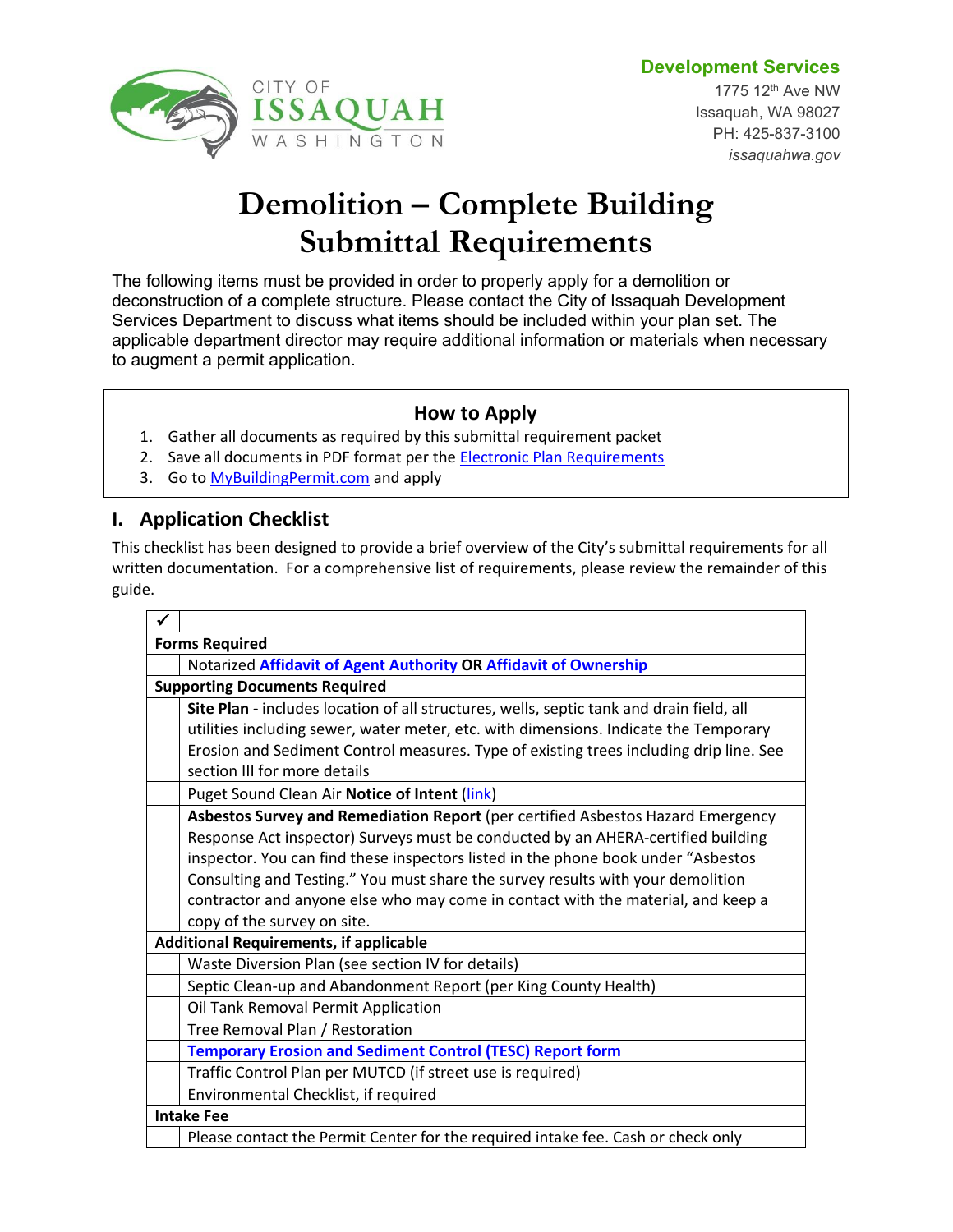

## **II. Procedure**

- 1. A separate demolition permit is required for the complete removal of any building. *Exception:* New construction permit which includes demolition of the building.
- 2. The demolition permit site plan will identify if any significant trees will be affected by the demolition work. If trees are approved for removal, replacement of removed trees may be a condition on the permit.
- 3. The City strongly encourages deconstruction and recycling of demolition materials. The applicant is encouraged to contact companies specializing in deconstruction. Demolition waste recycling is required. Contact the Issaquah Office of Sustainability for more information at (425) 837-3400.
- 4. Any work located in critical or environmentally sensitive areas may require additional land use review and documentation.

## <span id="page-1-0"></span>**III. Site Plan**

#### **1. Format**

All drawings submitted shall conform to the following requirements:

- a. Sheet size: 18"x24" or 24"x36" or 30"x42"
- b. Title Block: Locate on right hand margin and provide:
	- Project name
	- Drawing title and drawing number
	- Revision block
	- Project address
	- Name and address of firm or contact responsible for the drawing
- c. Scale: Unless site size dictates a different scale, site (civil) drawings: 1'=10'

#### **2. Site Plan Requirements**

- a. Show North Arrow: All drawings must include a north arrow.
- b. Indicate scale by bar graph.
- c. Property lines: Show the location and dimension.
- d. Easements: Show the location for all existing and proposed utility, open space, drainage, native growth protection and access easements and/or private roads; draw to scale and accurately dimension. Show all Tracts.
- e. Walls and fences: Indicate location, length and height.
- f. Temporary Erosion and Sediment Control (TESC) with clearing limits
- g. Show existing trees to scale, noting type and size. Indicate trees to be removed, if applicable.
- h. Show adjacent site information as will fit on the sheet.
- i. Show all water meters within 25' of the construction area.
- j. Show all existing utilities, including the locations of sewer, water, electricity and gas lines, and any underground storage tanks, drainfields and reserve drainfield areas.
- k. Provide tree plans:
	- Indicate which trees are to be retrained and which are to be removed. The removal shall occur based on the priorities listed in [IMC 18.12.1385.](http://www.codepublishing.com/wa/issaquah/?Issaquah18/Issaquah1812.html)
	- Tree retention calculations per [IMC 18.12.1385\(A\).](http://www.codepublishing.com/wa/issaquah/?Issaquah18/Issaquah1812.html)
	- Reference Tree protection detail provided in plan set. ([web link](http://issaquahwa.gov/DocumentCenter/View/851))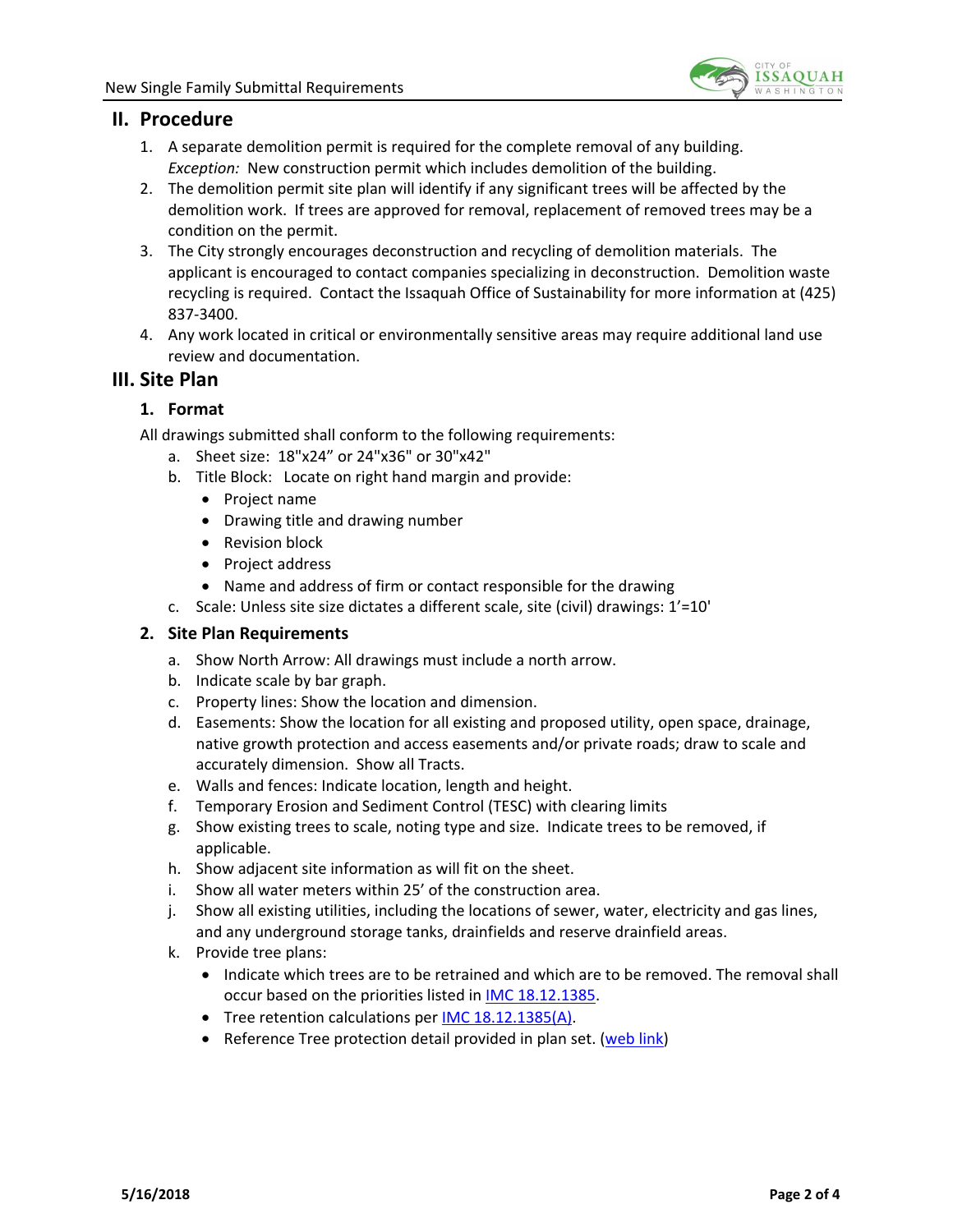

# <span id="page-2-0"></span>**IV. Waste Diversion**

The City of Issaquah has adopted waste diversion requirements to increase the reuse and recycling of construction and building materials. **[IMC 16.40.060](http://www.codepublishing.com/wa/issaquah/?Issaquah16/Issaquah1640.html)**

#### **1. Small Projects**

Small projects include:

- a. New single-family home building permits (additions and remodels less than 1,000 square feet are exempt).
- b. Demolition permits for buildings or portions of buildings less than 2,500 square feet.

Small projects shall have, at a minimum, two construction and demolition (C&D) bins on site at all times. One bin shall be for commingled recyclable materials and one bin shall be for landfillbound waste. Materials from the commingled bin shall be sent to a third party certified C&D recycling facility.

# **2. Large Projects**

Large projects include all projects not defined as a small project.

- a. Documentation
	- A waste diversion plan shall be provided prior to permit issuance identifying the approximate amount, by weight, of construction and demolition material to be removed from a project site; the hauler; and the receiving facility or location for each commodity. Demolition permits shall also include a completed building removal hierarchy checklist, and any pertinent Asbestos Hazard Emergency Response Act inspection documentation and Puget Sound Clean Air Agency permit numbers as necessary.
	- A waste diversion report shall be provided prior to permit finalization or issuance of a certificate of occupancy, and shall identify the amount, by weight, of generated construction and demolition material removed from a project site; the hauler; and the receiving facility or location for each commodity, as well as tipping floor receipts.
- b. Requirements
	- Large projects shall have two C&D bins on site at all times. One bin shall be for commingled recyclable materials and one bin shall be for landfill-bound waste. Materials from the commingled bin shall be sent to a third party certified facility. Alternatively, large projects may include more than two bins to provide source separated recycling.
	- Large projects shall divert to recycling a minimum of 50 percent of construction and demolition materials removed from the site. (Ord. 2664 § 4 (Exh. A3), 2012).

# **V. Pre-Construction Meeting**

Prior to start of work, a pre-construction meeting is required. Please contact your Permit Technician to schedule.

# **VI. Fire Department Training**

For complete building demolitions, Eastside Fire & Rescue would like to take the opportunity for training. If you are open to allowing the building to be used for training purposes prior to demolition, please contact Eastside Fire & Rescue at [trainingFRP@esf-r.org](mailto:trainingFRP@esf-r.org) or 425-313-3200.